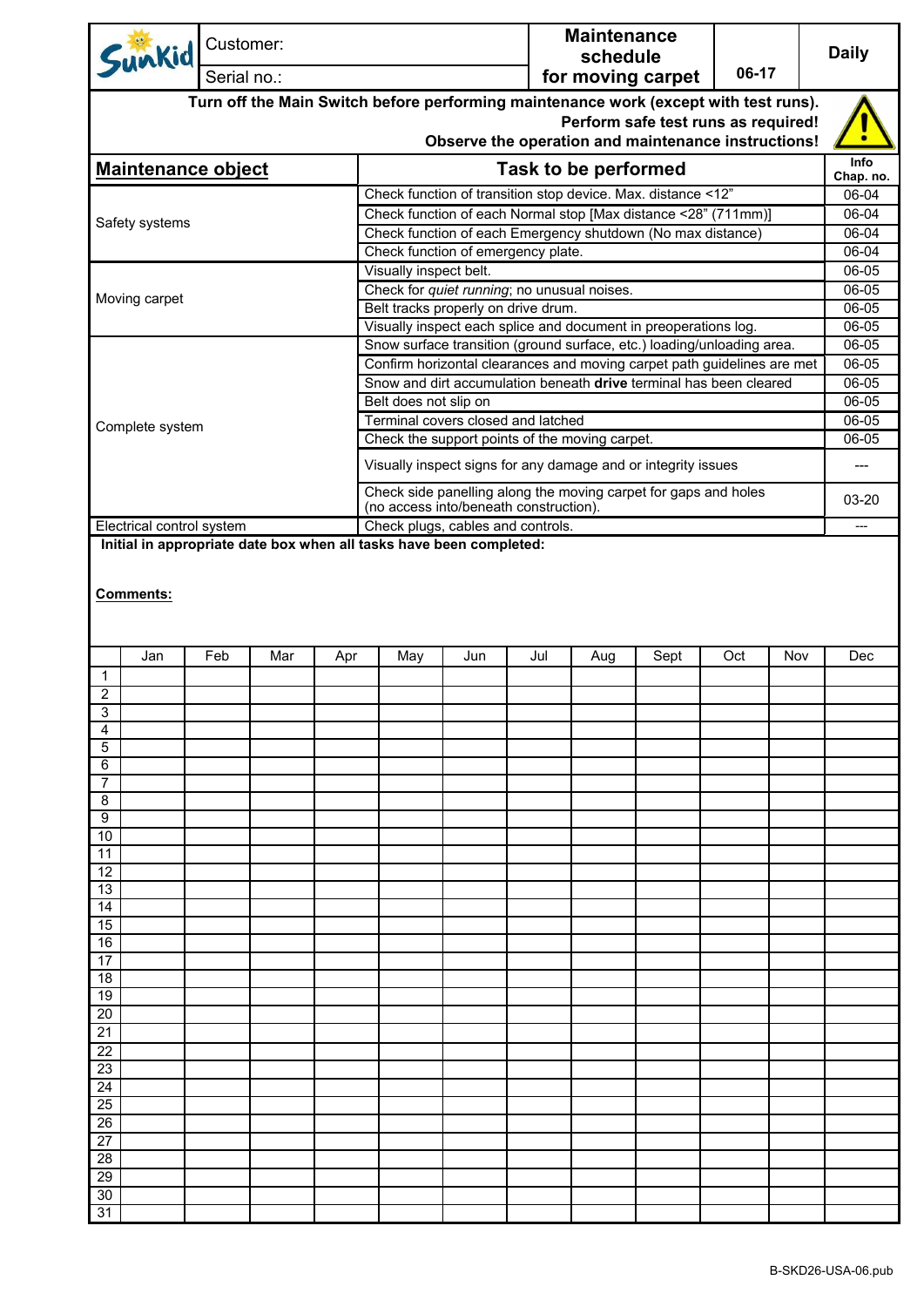|                           | Customer:<br>Serial no.: |     |     |                                                        |                                                                                                                                             | <b>Maintenance</b><br>schedule<br>for moving carpet |                                     |       |     | <b>Monthly</b> |                             |
|---------------------------|--------------------------|-----|-----|--------------------------------------------------------|---------------------------------------------------------------------------------------------------------------------------------------------|-----------------------------------------------------|-------------------------------------|-------|-----|----------------|-----------------------------|
| Sunkid                    |                          |     |     |                                                        |                                                                                                                                             |                                                     |                                     | 06-18 |     |                |                             |
|                           |                          |     |     |                                                        | Turn off the Main Switch before performing maintenance work (except with test runs).<br>Observe the operation and maintenance instructions! |                                                     | Perform safe test runs as required! |       |     |                |                             |
| <b>Maintenance object</b> |                          |     |     | <b>Task to be performed</b>                            |                                                                                                                                             |                                                     |                                     |       |     |                | <b>Info</b><br>Chap.<br>no. |
| Safety systems            |                          |     |     |                                                        | Confirm function of rollback brake device.                                                                                                  |                                                     |                                     |       |     |                | 06-04<br>06-04              |
|                           |                          |     |     | Confirm function of highspeed backstop (if applicable) |                                                                                                                                             |                                                     |                                     |       |     |                |                             |
|                           |                          |     |     |                                                        | Confirm function of Belt Slip sensor                                                                                                        |                                                     |                                     |       |     |                | 06-04                       |
| Supervisory stop devices  |                          |     |     |                                                        | Confirm function of Overspeed<br>Confirm function of Cover Supervision (if applicable)                                                      |                                                     |                                     |       |     |                | 06-04<br>06-04              |
|                           |                          |     |     |                                                        | Lubricate return terminal guide rails.                                                                                                      |                                                     |                                     |       |     |                | 06-06                       |
|                           |                          |     |     |                                                        | With reinforced bearing: visual inspection for grease leakage.                                                                              |                                                     |                                     |       |     |                |                             |
| Drive system              |                          |     |     |                                                        | Grease bearings (with the exception of reinforced bearings)<br>with grease zirks (every 200 operating hours).                               |                                                     |                                     |       |     |                | 06-06                       |
| Moving carpet             |                          |     |     | Check tension                                          |                                                                                                                                             |                                                     |                                     |       |     |                | $03 - 16$                   |
|                           |                          |     |     |                                                        | Visual inspect belt for wear                                                                                                                |                                                     |                                     |       |     |                | ---                         |
|                           |                          |     |     |                                                        | Extraordinary cleaning of moving parts.<br>Check for rust, worn/protruding components, excessively fraying fab-                             |                                                     |                                     |       |     |                | ---                         |
|                           |                          |     |     |                                                        | ric, or any sharp edges                                                                                                                     |                                                     |                                     |       |     |                | ---                         |
| Complete system           |                          |     |     |                                                        | Check plastic parts for wear                                                                                                                |                                                     |                                     |       |     |                |                             |
|                           |                          |     |     |                                                        | Check for loose hardware.<br>Check the functions of the system during a test run.                                                           |                                                     |                                     |       |     |                | 06-02                       |
| Jan                       | Feb                      | Mar | Apr | May                                                    | Jun                                                                                                                                         | Jul                                                 | Aug                                 | Sept  | Oct | Nov            | <b>Dec</b>                  |
| Date:                     |                          |     |     |                                                        |                                                                                                                                             |                                                     |                                     |       |     |                |                             |
| Name:                     |                          |     |     |                                                        |                                                                                                                                             |                                                     |                                     |       |     |                |                             |
| <b>Comments:</b>          |                          |     |     |                                                        |                                                                                                                                             |                                                     |                                     |       |     |                |                             |